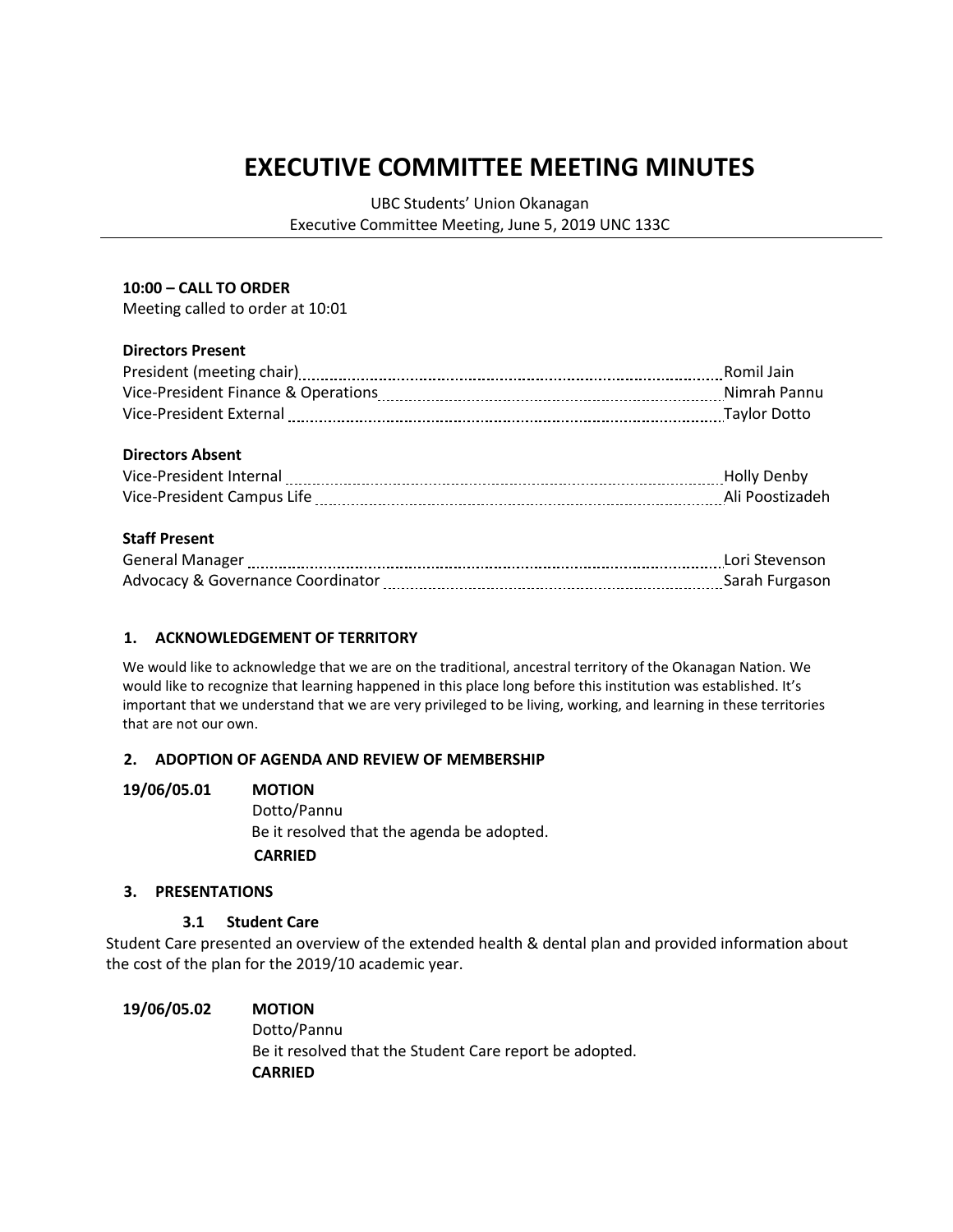## **4. EXECUTIVE REPORTS**

## **4.1 President**

- Attended Student Care conference and learned more about the "Empower Me" benefit
- Attended the BCFS Skills Symposium
- Attended the UBCSUO strategic planning session
- Learning more about Roberts' Rules of Order

## **4.2 VP Finance and Operations**

- Worked on the budget
- Held the first Finance Committee meeting
- Processed Legacy Fund applications

# **4.3 VP External**

- Worked on the membership outreach materials order (swag)
- Discussed sponsorship with Poositzadeh
- Planning campaigns for the upcoming year

## **4.4 General Manager**

- Budget work with the business managers and finance manager
- Work on the 2019/20 strategic plan
- Worked with the co-op student employee on policy revisions and research
- Planning for the DVC meeting
- Monthly meeting with the AVP Students and Finance and Operations departments

## **5. OLD BUSINESS**

## **6. NEW BUSINESS**

### **19/06/05.03 MOTION**

Pannu/Dotto Be it resolved that the following Legacy Fund application amounts be approved:

| #23     | \$472.5  |  |
|---------|----------|--|
| #24     | \$410.36 |  |
| #25     | \$500    |  |
| #26     | \$500    |  |
| #27     | \$995    |  |
| #28     | \$500    |  |
| CARRIED |          |  |

## **7. INFORMATION ITEMS**